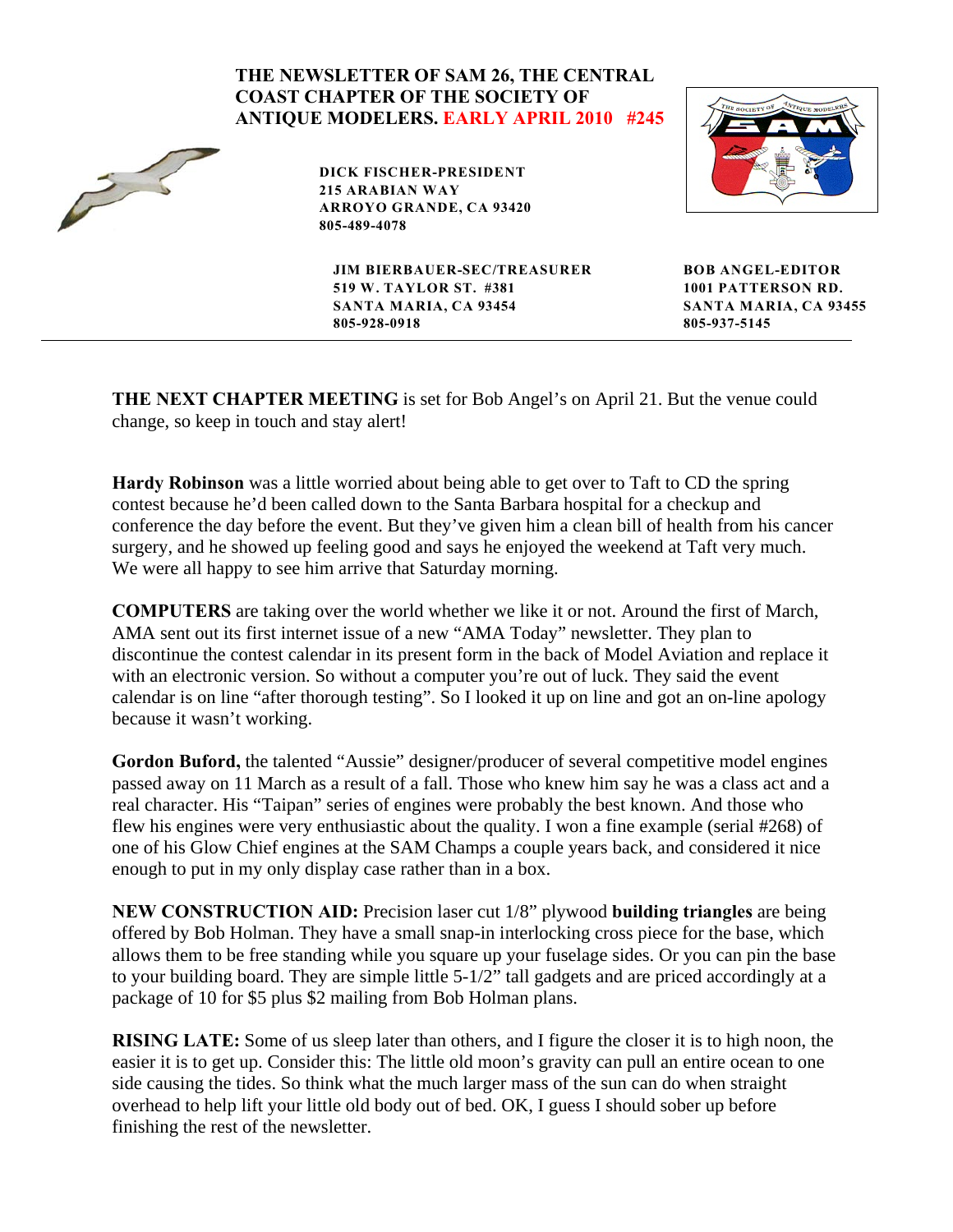**THE TAFT SPRING OPENER** is now history for the  $28<sup>th</sup>$  time. Weather was kind to us again as it usually is at Taft. Temperatures were in the 70's with just enough breeze to keep us from overheating, while establishing a takeoff and landing direction. The air was often buoyant but the thermals were milder than usual. Recent rains had the dust tamed down.

Nineteen fliers registered and flew, which isn't a large turnout but up a bit from last year. And SAM's amiable Western VP Dick Griswold showed up with wife Ann as special guests. Generous Dick even asked if he could spring for wine for the crowd at the banquet. (As if he'd have to ask). And another Dick and Ann (Dick Hatch) came up from San Diego to check out how a SAM contest was conducted. Dick H. flies some SAM type ships but has yet to compete.

Jay Higgs and Steve Hulse, part of the Bakersfield team, showed up with newly finished ships to do more than just spectate this time. They'd been preparing since last year. Steve had an immaculate Enya powered Bomber with some impressive custom machined hardware (wheels, intake, exhaust stack, motor mount) that he'd produced himself.. He had to be talked into flying it for the first time Friday before the contest. It did fine but needed some fine trimming, so he only flew it one more time in the contest. Jay accounted well for himself for a first timer by taking home a couple first place cups in electric events. Steve's 1<sup>st</sup> flight is pictured below.

There were the usual couple of crashes, supplemented by some miscellaneous mishaps and off field excursions, but no life threatening injuries. There were only two fly-offs, both on Saturday, which let everybody get a start for home fairly early. Someday, I think it would be nice to tighten down run times so that maxes' were a rarity and a cause to crack open a root beer in celebration. Those who like fly-offs could then have them at high noon as planned "shootout" events. Of course you may need to have directed a contest or two to appreciate this view.

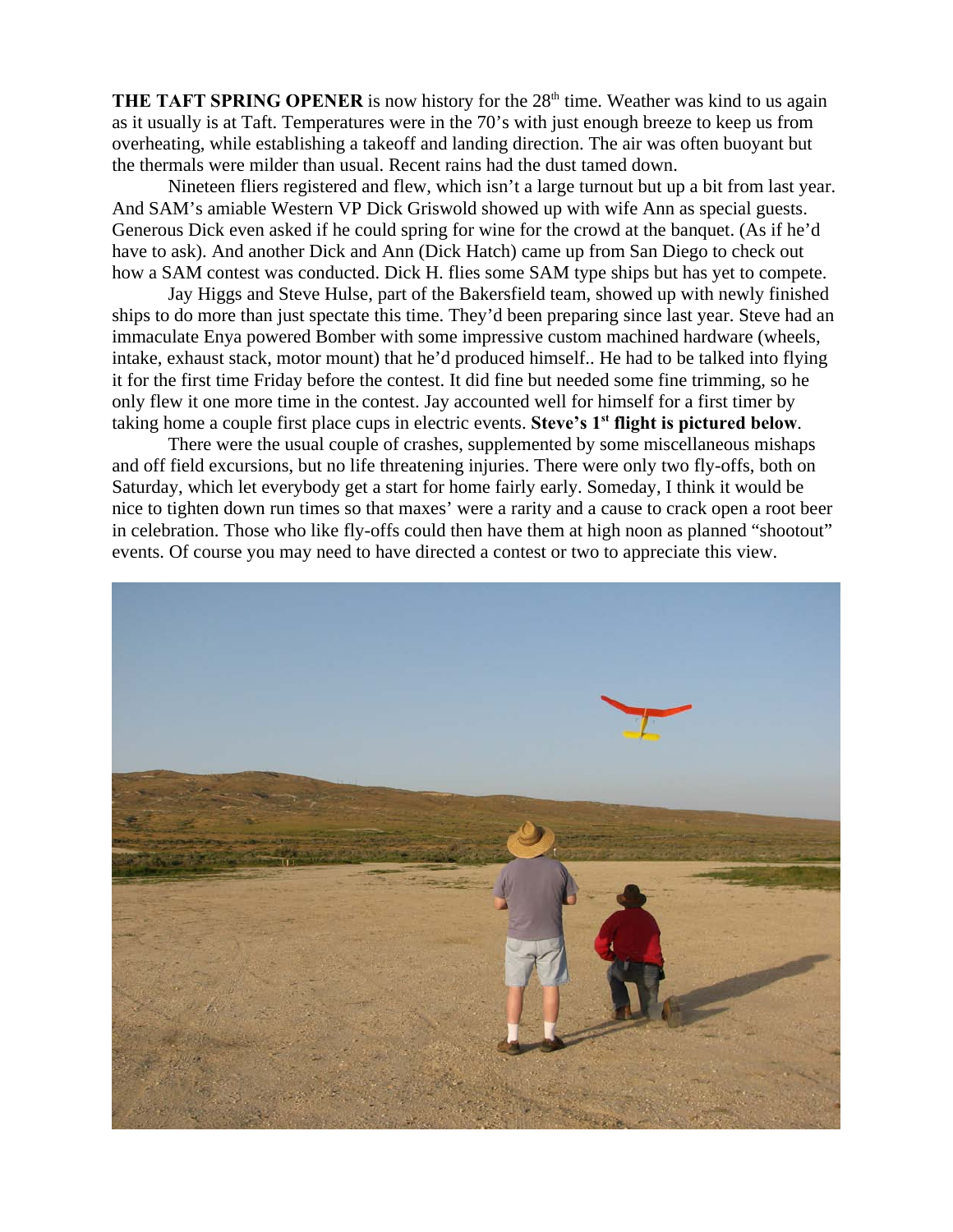The most active guy on the field once more was Rick Holman, who flew higher, longer and more often than the rest to take home the overall sweepstakes trophy. Rick also scooped up the Don Barrick Memorial trophy for C ignition. Ed Hamler won up the Templeton Texaco perpetual trophy, and Jake Chichilitti won the Ron Doig Memorial 1/2A Texaco trophy.

Our OT glider event allows "sorta" OT gliders as started some time ago out West by Ed Hamler at a Crash n' Bash. That's any all balsa rudder-elevator controlled ship. That practice has continued at most California contests. We usually fly at noon in rounds, so that everyone gets a chance at more or less similar air.



**ABOVE:** Phillip Stephens retrieves Bob Holman's Nemith Tri Wing after its' successful inaugural flight. It wasn't a part of the official competition, but was flown for the first time as sort of a novelty. Bob built the structure, Phillip completed and covered it and Bob's Son Rick was the test pilot. A Torpedo 29 on spark ignition powers it.

It exhibited enough "Dutch roll" going up under power to make the Dutch proud. Dutch roll is the term used for a sort of pendulum motion exhibited by a few OT designs. Wing tips are the most inefficient part of any wing. So with six wing tips, the ship will probably never be highly competitive in glide. But it could be a good candidate for a "Miss Seldom Seen" event. Only one other is known to have been built and flown so far and that was in Great Britain as a free flight.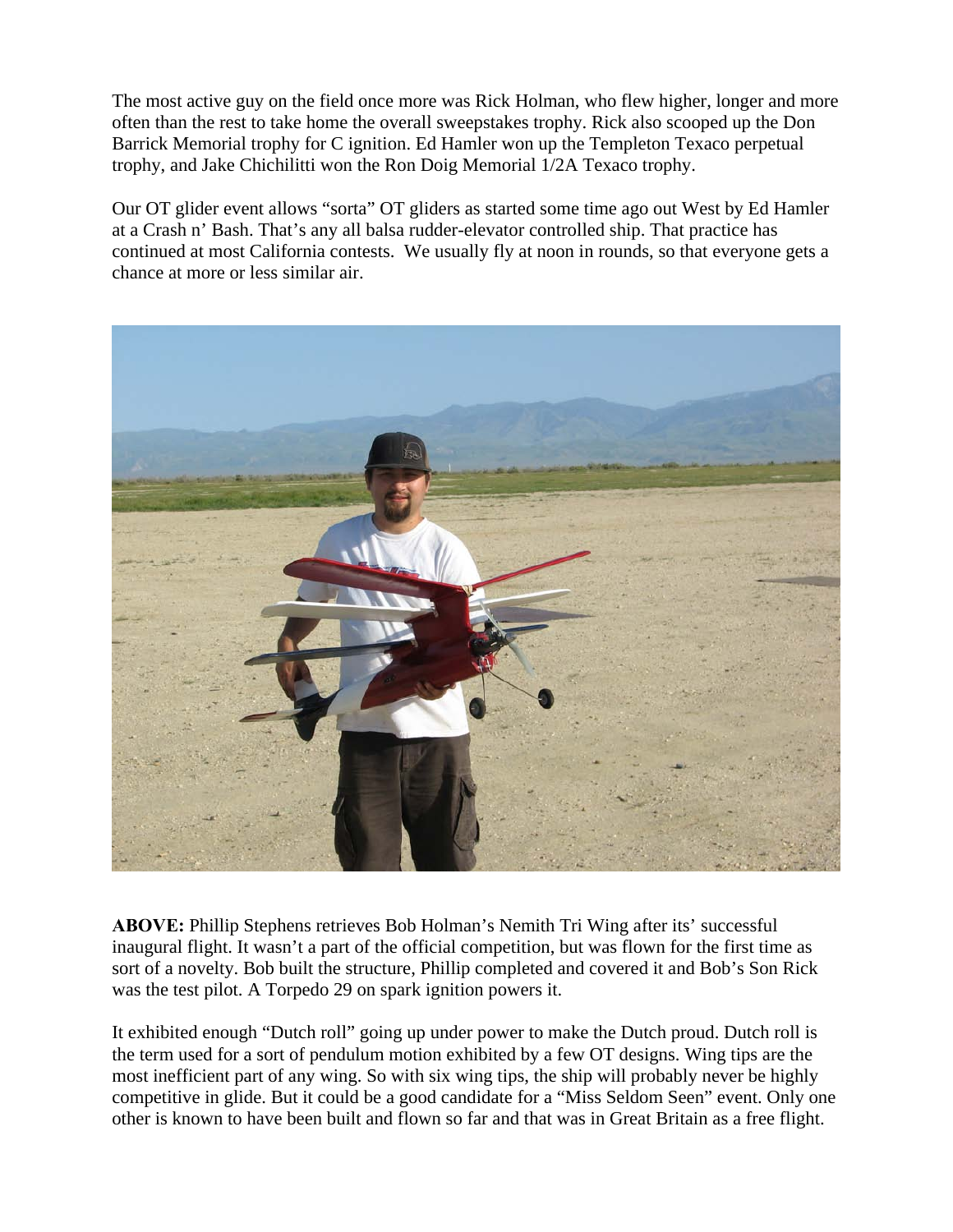## **RESULTS- 28<sup>TH</sup> SAM 26 SPRING ANNUAL-2010**

## SATURDAY MARCH 27 SHOWN FIRST

| <b>ANTIQUE</b>      | <b>SHIP</b>         | <b>SIZE</b>              | <b>ENGINE</b>       | $\mathbf{1}$ | $\overline{2}$ | 3     | $\overline{4}$ | <b>TOTAL</b>   |
|---------------------|---------------------|--------------------------|---------------------|--------------|----------------|-------|----------------|----------------|
| 1. Rick Holman      | <b>Bomber</b>       | 1220                     | McCoy 60            | 10:00        | 10:00          |       |                | 16:02 Flyoff   |
| 2 Bob Angel         | <b>Bomber</b>       | 1206                     | McCoy 60            | 10:00        | 10:00          |       |                | 14:48          |
|                     |                     |                          |                     |              |                |       |                | Flyoff         |
| 3. Ed Hamler        | Airborn             | 810                      | Spitfire            | 10:00        | 9:50           | 10:00 |                | 13.06 Flyoff   |
| 4. Dave Lewis       | Anderson Pylon      | 1488                     | S.T. 65             | 10:00        | LOF            | 5:31  |                | 15:31          |
| 5. Phillip Stephens | <b>Bomber</b>       | 1206                     | McCoy 60            | 2:50         | 6:22           |       |                | 9:12           |
| 6. Bob Meyering     | <b>Bomber</b>       | 1206                     | McCoy 60            | 1:21         |                |       |                | 1:21           |
| <b>TEXACO</b>       |                     |                          |                     |              |                |       |                |                |
| 1. Ed Hamler        | Airborn             | 810                      | Spitfire            | 46:05        |                |       |                | 46:05          |
| 2. Jim Bierbauer    | <b>Bomber</b>       | 1206                     | <b>OS 48 FS</b>     | 1:27         | 7:34           | 8:48  |                | 8;48           |
| 3. Dave Lewis       | Bomber              | 1350                     | OS FS 60            | 4:45         | 7:49           |       |                | 7:49           |
| 4. Dale Tower       | Bomber              | $\overline{\mathcal{L}}$ | OS 60 FS            | LOF          |                |       |                | LOF            |
| 5. Ralph Cooke      | Airborn             | 490                      | Veco 19             | Att.         |                |       |                | Att.           |
| 6 Dick Fischer      | Flamingo            | 1460                     | Brown Jr.           | <b>DNF</b>   |                |       |                | <b>DNF</b>     |
|                     |                     |                          |                     |              |                |       |                |                |
| <b>A IGNITION</b>   |                     |                          |                     |              |                |       |                |                |
| 1. Jake Chichilitti | Playboy Jr.         | 354                      | $\gamma$            | 7:00         | 5:46           | 6:09  | 4:20           | 13:09          |
| 2. Steve Remington  | Playboy             | 481                      | <b>O&amp;R 19 S</b> | 2:08         | 1:33           | 1:24  | 2:49           | 4:57           |
| 3. Rick Holman      | Airborn             | 430                      | McCoy 19            | 1:52         | 1:35           |       |                | 3:27           |
| 4. Ned Nevels       | Playboy Jr.         | 356                      | Elfin Ds'l          |              |                |       |                | <b>DNF</b>     |
|                     |                     |                          |                     |              |                |       |                |                |
| <b>B GLOW</b>       |                     |                          |                     |              |                |       |                |                |
| 1. Rick Holman      | Stardust Sp'l       | 465                      | <b>NovaRossi</b>    | 8:00         | 8:00           |       |                | 16:00          |
| 2. Don Bishop       | <b>Bomber</b>       | 656                      | <b>OS 29</b>        | 8:00         | 8:00           |       |                | <b>DNFO</b>    |
| 3. Dave Lewis       | Bomber              | 680                      | S.T. 29             | 2:37         | 4:14           | 4:47  |                | 9:01           |
| 4. Ralph Cooke      | Mercury             | 720                      | <b>Fox 29</b>       | over-        | run            |       |                | $\overline{0}$ |
| 5. Bob Angel        | Stardust Sp'l       | 660                      | Torp 29             | <b>DNF</b>   |                |       |                | <b>DNF</b>     |
|                     |                     |                          |                     |              |                |       |                |                |
| <b>C IGNITION</b>   |                     |                          |                     |              |                |       |                |                |
| 1. Rick Holman      | <b>Bomber</b>       | 1220                     | McCoy 60            | 9:00         | 9:00           |       |                | 11:50 Flyoff   |
| 2. Dick Fischer     | Bomber              | 1206                     | McCoy 60            | 9.00         | 9:00           |       |                | $10:22$ Flyoff |
| 3. Ed Hamler        | Airborn             | 810                      | Spitfire            | 9:00         | 9:00           |       |                | 9:22 Flyoff    |
| 4. Bob Angel        | <b>Bomber</b>       | 1206                     | McCoy 60            | 9:00         | 9:00           |       |                | 7:16 Flyoff    |
| 5. Don Bishop       | Bomber              | 908                      | McCoy 60            | 9:00         | 8:43           | 0:17  |                | 17:43          |
| 6. Bob Meyering     | <b>Bomber</b>       | 1206                     | McCoy 60            | 9:00         | 6:14           | 7:07  | 4:24           | 16:07          |
| 7. Phillip Stephens | <b>Bomber</b>       | 1220                     | McCoy 60            | 2:05         | 1:52           | 9:00  | 2:07           | 11:07          |
| 8. Steve Remington  | Playboy             | $\overline{\cdot}$       | <b>O&amp;R 60 S</b> | 2:08         | 5:15           |       |                | 7:23           |
|                     |                     |                          |                     |              |                |       |                |                |
| 1/2A TEXACO         |                     |                          |                     |              |                |       |                |                |
| 1. Jake Chichilitti | <b>Baby Playboy</b> | $\boldsymbol{v}$         | Cox                 | 15:00        | 5:46           | 11:27 |                | 26:27          |
| 2. Phillip Stephens | Anderson Pylon      | $\boldsymbol{?}$         | Cox                 | 12:45        | 5:12           | 7:17  |                | 20:02          |
| 3. Bob Meyering     | $\gamma$            | $\boldsymbol{?}$         | $\cos$              | 7:15         | 5:30           |       |                | 12:45          |
| 4. Jim Elliott      | Atomizer            | $\overline{\mathcal{L}}$ | Cox                 | 3:29         | 5:12           | 3:21  |                | 8:41           |
|                     |                     |                          |                     |              |                |       |                |                |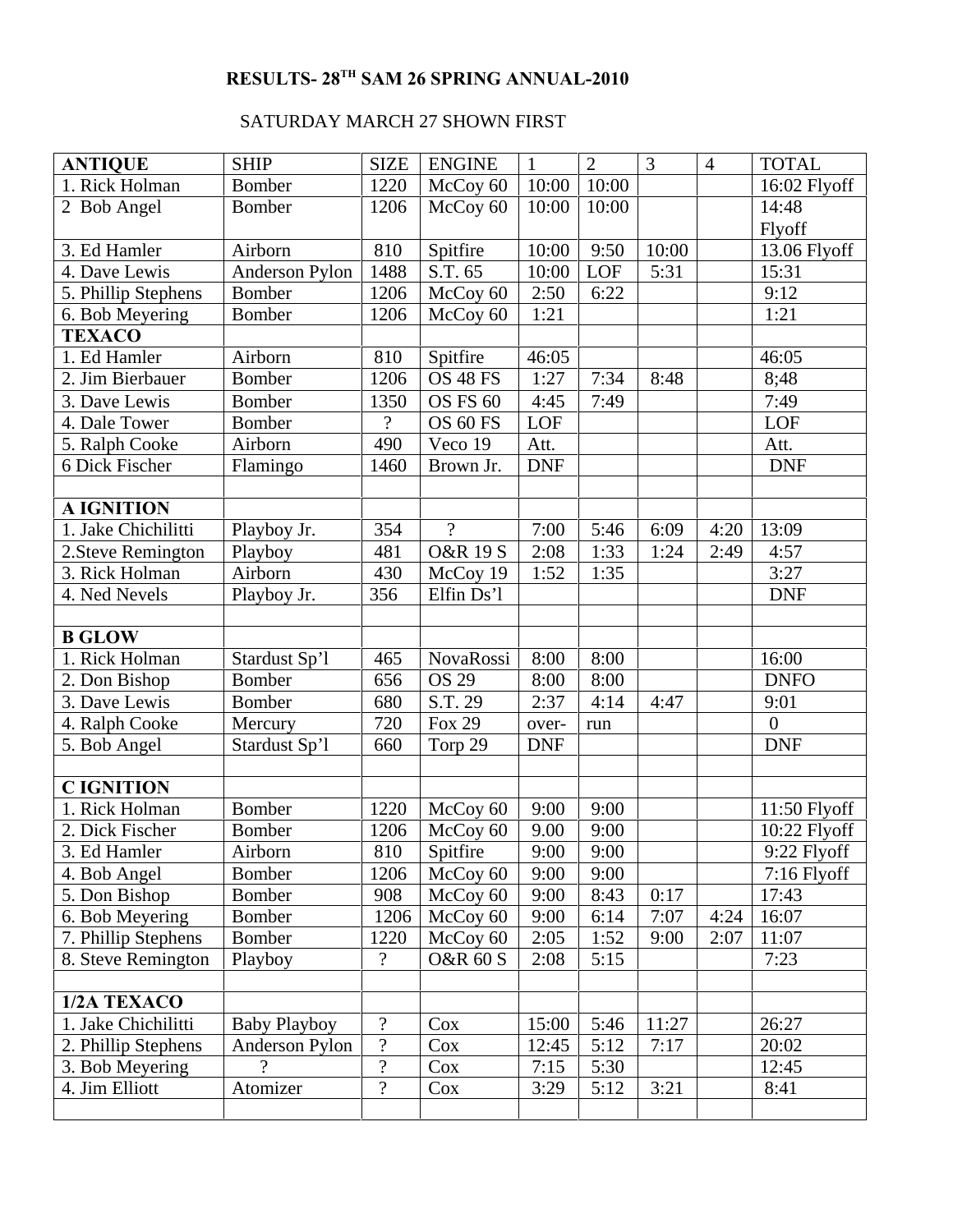| <b>SAM 26 SPRING ANNUAL-CONT'D</b> |                      |                |                     |                        |                  |       |                |              |  |  |  |
|------------------------------------|----------------------|----------------|---------------------|------------------------|------------------|-------|----------------|--------------|--|--|--|
| <b>ELECTRIC TEX.</b>               | <b>SHIP</b>          | <b>SIZE</b>    | <b>ENGINE</b>       |                        | $\overline{2}$   | 3     | $\overline{4}$ | <b>TOTAL</b> |  |  |  |
| 1. Wes Funk                        | Cabin Playboy        | $600+$         | S 400               | 24:0<br>7              | 11:36            |       |                | 24:07        |  |  |  |
| 2. Jay Higgs                       | <b>Strato Streak</b> | 546            | S 400               | LOF                    | 6:03             |       |                | 6:03         |  |  |  |
|                                    |                      |                |                     |                        |                  |       |                |              |  |  |  |
| <b>ELECTRIC LMR</b>                |                      |                |                     |                        |                  |       |                |              |  |  |  |
| 1. Jay Higgs                       | <b>Strato Streak</b> | 218            | S 400               | 5:00                   | 4:46             | 2:31  |                | 9:46         |  |  |  |
|                                    |                      |                |                     |                        |                  |       |                |              |  |  |  |
| <b>O/T GLIDER</b>                  |                      |                |                     |                        |                  |       |                |              |  |  |  |
| 1. Bob Angel                       | Nameless Waif        | 120"           | Hi-start            | 10:0<br>$\overline{0}$ | 1:18             | 1:24  |                | 12:42        |  |  |  |
| 2. Bob Meyering                    | Riser                |                | Hi-start            | 2:03                   | 1:33             | 0:46  |                | 4:22         |  |  |  |
| 3. Jim Bierbauer                   | Floater              |                | Hi-start            | 1:23                   | 0:47             | 1:06  |                | 3:17         |  |  |  |
| 4. Phillip Stephens                | Bert & Ron?          |                | Hi-start            | 0:20                   |                  |       |                | 0:20         |  |  |  |
|                                    |                      |                |                     |                        |                  |       |                |              |  |  |  |
|                                    | <b>SUNDAY'S</b>      |                | <b>EVENTS</b>       |                        |                  |       |                |              |  |  |  |
| <b>A GLOW</b>                      |                      |                |                     |                        |                  |       |                |              |  |  |  |
| 1. Rick Holman                     | Stardust Spl.        | 465            | Novarossi           | 7:00                   | 7:00             |       |                | 14:00        |  |  |  |
| 2. Dave Lewis                      | <b>Bomber</b>        | 450            | S.T. 19             | 7:00                   | 5:53             | 7:00  |                | 14:00 DNF    |  |  |  |
|                                    |                      |                |                     |                        |                  |       |                |              |  |  |  |
| <b>B IGNITION</b>                  |                      |                |                     |                        |                  |       |                |              |  |  |  |
| 1. Rick Holman                     | Bomber               | 490            | McCoy 29            | 6:56                   | 5:33             |       |                | 12:29        |  |  |  |
| 2. Ed Hamler                       | Playboy Cabin        | 510            | Torp. 29            | <b>DNF</b>             |                  |       |                | <b>DNF</b>   |  |  |  |
|                                    |                      |                |                     |                        |                  |       |                |              |  |  |  |
| <b>C GLOW</b>                      |                      |                |                     |                        |                  |       |                |              |  |  |  |
| 1. Rick Holman                     | Playboy              | 900            | Jett 40             | 9:00                   | 9:00             |       |                | 18:00        |  |  |  |
| 2. Dave Lewis                      | Bomber               | 900            | <b>K&amp;B 40 R</b> | over                   | 4:45             | 9:00  | 9:00           | 18:00 DNF    |  |  |  |
| 3. Ralph Cooke                     | <b>Super Quaker</b>  | 817            | 3:53                | 3:00                   | LOF              |       |                | 6:53         |  |  |  |
| 4. Steve Hulse                     | Bomber               | 790            | Enya 35             | 6:38                   |                  |       |                | 6:38         |  |  |  |
|                                    |                      |                |                     |                        |                  |       |                |              |  |  |  |
| <b>BROWN JR.</b>                   |                      |                |                     |                        |                  |       |                |              |  |  |  |
| 1. Phillip Stephens                | Folly                | 680            | Brown Jr.           | 5:46                   | 13:06            |       |                | 13:06        |  |  |  |
| 2. Bob Angel                       | Kloud Queen          | 830            | <b>Brown D</b>      | 3:06                   | 6:21             | 10:11 |                | 10:11        |  |  |  |
| 3. Jake Chichilitti                | Buccaneer St'd       | $\gamma$       | <b>Brown</b>        | 5:34                   | 5:59             | 6:14  |                | 6:14         |  |  |  |
| 4. Dick Fischer                    | Flamingo             | 1160           | <b>Brown D</b>      | 3:43                   | 2:59             | 2:35  |                | 3:43         |  |  |  |
| <b>O&amp;R SIDEPORT</b>            |                      |                |                     |                        |                  |       |                |              |  |  |  |
| 1. Bob Angel                       | Comet Clipper I      | 678            | <b>O&amp;R 60</b>   | 7:00                   | 5:55             | 7:00  |                | 14:00        |  |  |  |
| 2. Rick Holman                     | $RC-1$               | 1004           | <b>O&amp;R 60</b>   | 5:51                   | 6:58             |       |                | 12:49        |  |  |  |
| 3. Dale Tower                      | Bomber               | 1186           | <b>O&amp;R 60</b>   | 4:39                   | 6:01             |       |                | 10:40        |  |  |  |
|                                    |                      |                |                     |                        |                  |       |                |              |  |  |  |
| <b>SPEED 400</b>                   |                      |                |                     |                        |                  |       |                |              |  |  |  |
| 1. Jay Higgs                       | <b>Strato Streak</b> | $\overline{?}$ | S 400               | 10:0<br>4              | 10:22            | 14:40 |                | 25:02        |  |  |  |
| 2. Phillip Stephens                | Bomber               | 288            | S 400               | 7:23                   | 8:07             | 11:09 |                | 19:16        |  |  |  |
| 3. Bob Meyering                    | Bomber               | 288            | S 400               | 9:22                   | 5:52             |       |                | 15:14        |  |  |  |
| 4. Ned Nevels                      | Airborn              | 292            | S 400               | 6:55                   | $\boldsymbol{0}$ | 7:30  |                | 14:25        |  |  |  |
| 5. Mike Myers                      | Coronet              | 300            | S400                | 8:50                   |                  |       |                | 8:50         |  |  |  |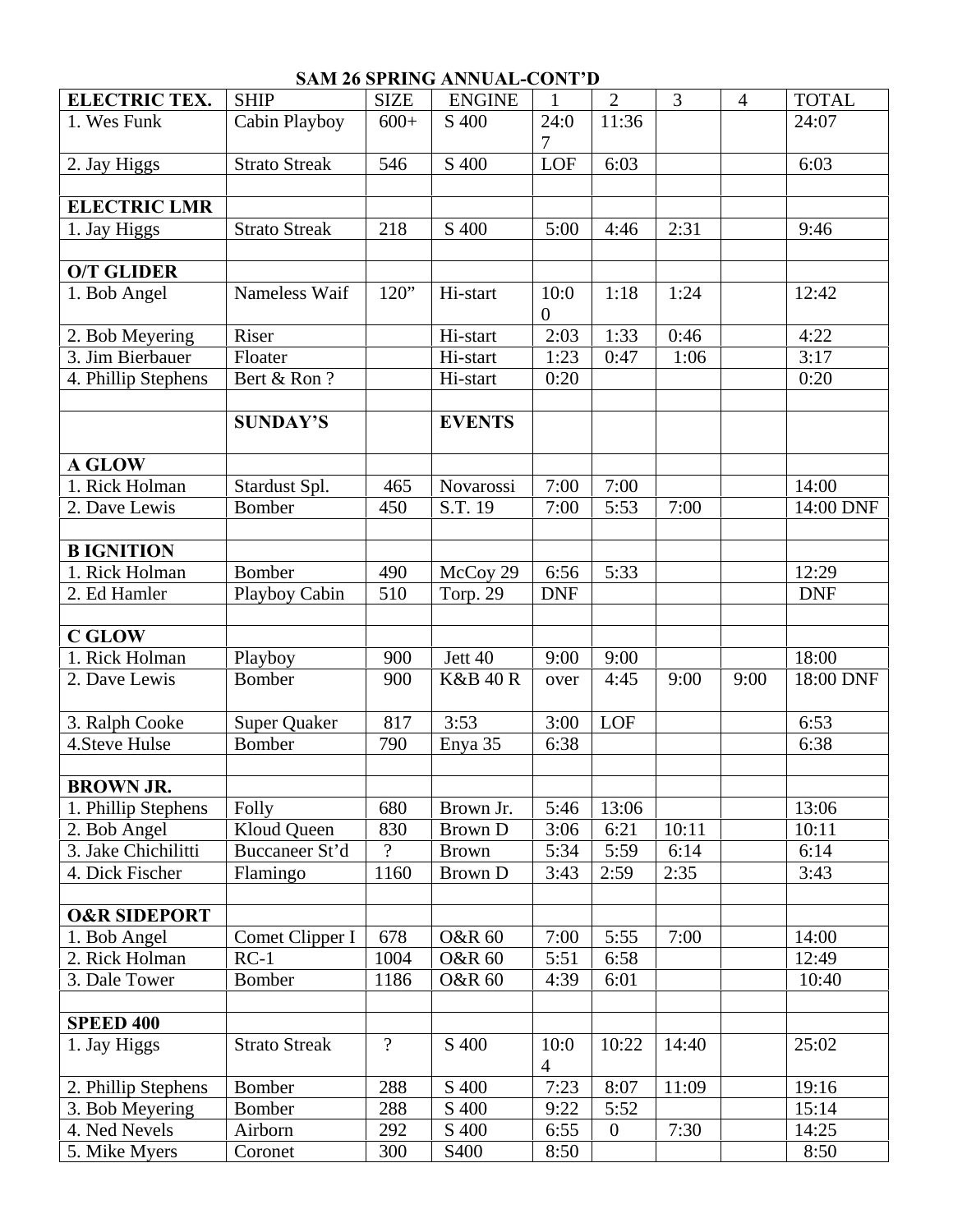**PREVENTIVE MAINTAINANCE FOR SWITCHES:** I don't like to take things apart when they're working OK. (If it ain't broke, don't fix it!) That especially applies to engines and to screws that might have been installed with thread locker where checking tightness could crack the bond loose. But it also leads to a kind of laziness that can cause problems. I've mentioned that wood props crush a little and should be loosened between flying sessions. That also happens more easily to those radio switch plates that are often just attached to balsa. I didn't learn my lesson the first time, so it 's happened to me twice.

This last time at Taft it wasn't too much of a problem. I landed and found just a square hole where the slide switch should be. The two tiny screws and the outer switch plate had rattled off and were gone. The switch was inside and by removing the wing could be turned off. But you can't find replacements for those tiny screws, so a whole new switch harness is necessary. For an excuse, I offer that most of my ships are equipped with round plug-in jack switches similar to transmitter charging jacks. Removing the plug turns the RX on, and those bezel nuts don't loosen as easily as conventional switches.

But the first time that happened to me was at a contest where I performed an unintended stunt show during the power climb. I received an overall score of 7.6 for aerobatics from the kibitzers. I did get the engine shut down and made a normal landing. What happened was that the switch plate had loosened but was still in place. With just enough slop in the fit, the switch was rattling back and forth, shutting itself off and on again momentarily. You'd think I'd have learned from that. I think that too. **So check those switch plate screws occasionally.**



Here's a different engine for those who'd like to compete with the McCoy 60's. It's a factory made Super Tigre 60 spark ignition model.

But you'll probably never see at the field because of its rarity. Super Tigre does things a little bit differently, including the spelling of the name.

That timer looks as if it might be interchangeable with one from a McCoy or Hornet if you were lucky enough to even find one with a missing timer.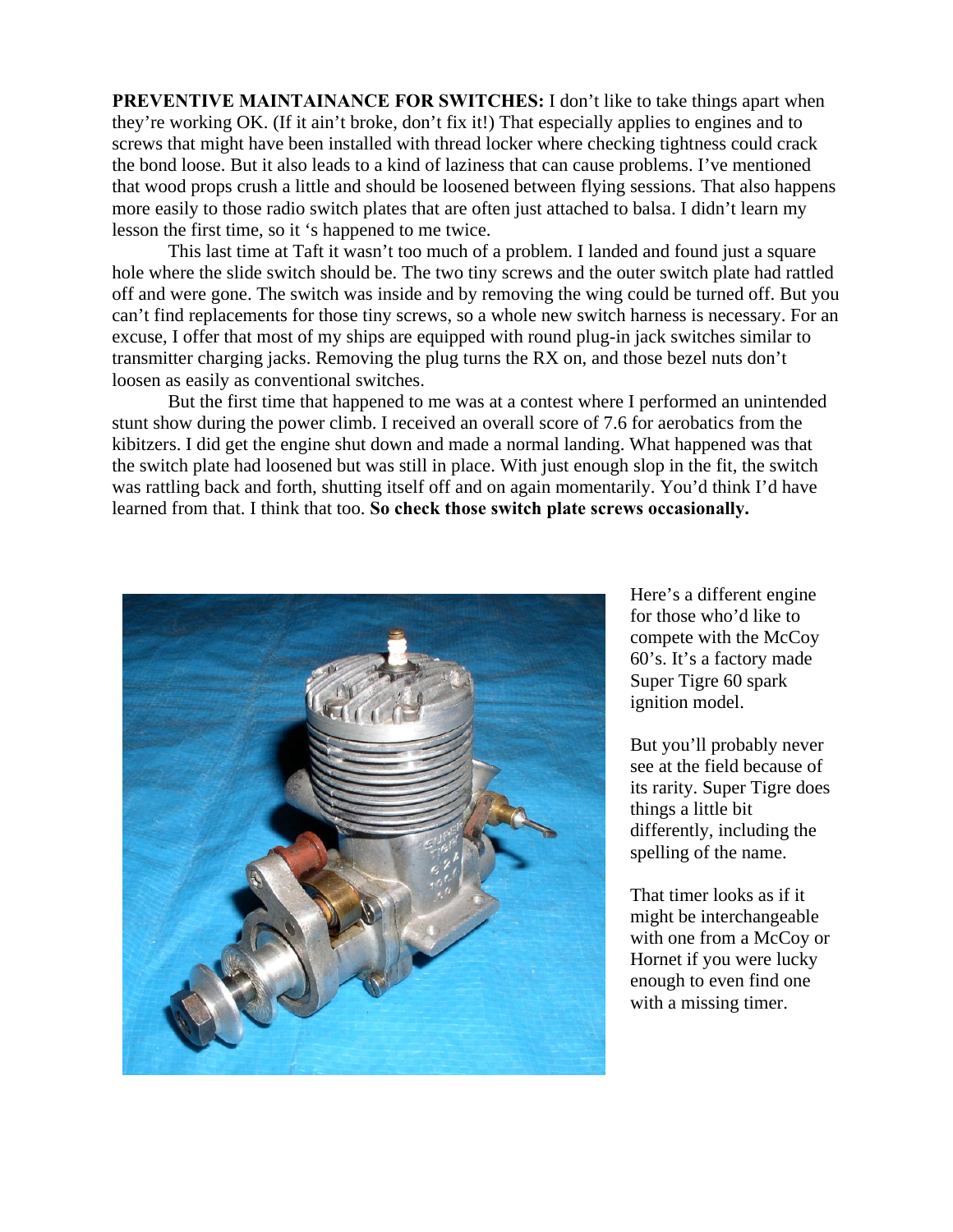

Here's a simple little three question quiz: 1) Where was this picture taken? 2) Who is that flying? 3) What is he flying? Answers are on the back page.

**TEXACO SUPER CYKE SECRETS:** Dick Fischer says he's willing to share some of the secrets to his Super Cyclone Special Texaco engine. Texaco is a fuel management event. One trick many of the guys use in equipping their engine is to make a smaller venturi or even install a Cox TD 049 intake assembly. This slows the engine speed while increasing fuel draw, insuring a good fuel/air mix and slower fuel consumption. So years ago Dick lathe turned a small ID insert for his Cyke. The first one didn't seem to do the job he wanted, so he made one with an even smaller ID.

In fact he ended up making a series of smaller and smaller intake venturies none of which was doing what he expected. Suddenly the "aha" light bulb appeared over his head. His Cyke was one of the later models with the four sub piston induction holes in the case. The engine was taking in most of its air through those holes, not the venturi. So he plugged those holes with silicone sealant and finally got the desired result. He didn't expect the silicone to last very long, but it was replaceable. To his surprise, it lasted for years, until he recently cleaned the engine with Dawn Power dissolver when the silicone let go. But it's replaceable.

A final improvement was made when he installed an after market high compression head. The engine ran stronger and just as long or longer. But surprisingly it also ran cooler. We believe that may be because the after market head has fewer but thicker fins. It's just possible that the Cykes thin fins might impede air flow because of their close spacing. I've never heard of anyone trying to scientifically study cooling fins for optimum spacing or thickness. Have you?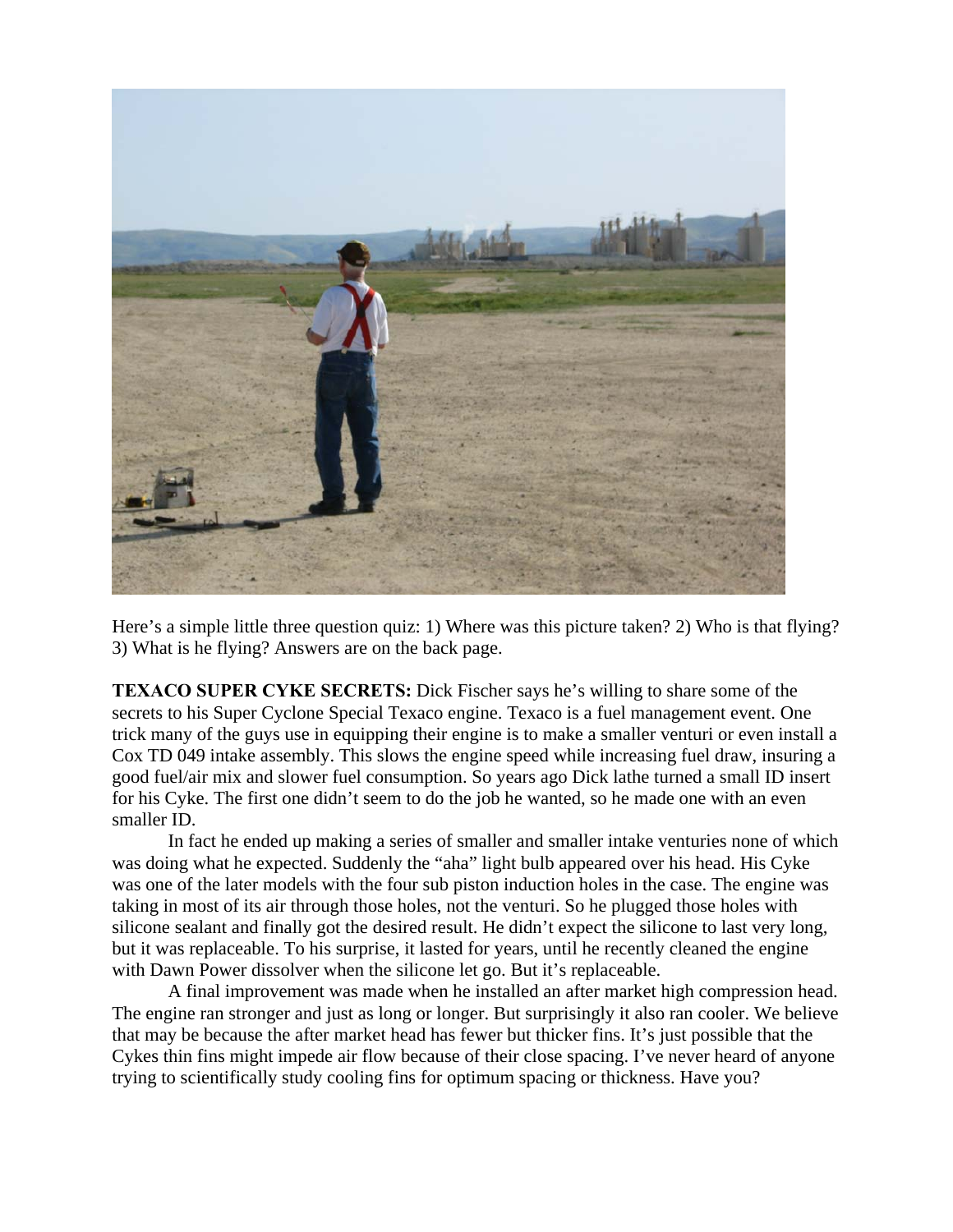**E BAY SALES PROBLEMS:** Futaba R617FS receivers have been selling like hot cakes. They are the "standard" and most popular of Futabas 2.4 GHz receivers. Other makes of 2.4 receivers are priced much lower; as little as under \$30. But so far Futaba has held prices so that about \$100 from Tower is the going rate. E bay auctions save a few bucks from that, so I tried that route. But never again; I'll stick with Tower. Right now there are scads of outfits selling those RX's on Ebay at prices going from about \$75 to well over the \$100 Tower charges. Apparently many are very sloppy business men, or outright scammers.

I was a slow learner and after getting burned twice, I still shifted to a third Ebay seller and got stung again. The first two simply didn't get the merchandise to me. They claimed to have sent the items, but the tracking numbers they gave me proved they didn't. The third sent a reject that wasn't even in the factory box and had one antenna short. I didn't lose any money, but I did lose a lot of temper, and wasted time dealing with these jerks. They claimed to be processing a credit to my Visa, but it wasn't happening and I had to get Visa to issue the credit, which the scammers didn't protest. That's the one good thing about dealing through a credit card.

In all three cases the items were apparently drop shipped from a location other than the alleged sales location. They may be operating "at home" businesses with a hobby shop sounding name. I suspect these folks maintain fairly low complaint ratings on Ebay, because if you rate them poorly, they can in turn reply with their own version and give you a poor rating as a buyer.

**ON BEING THRIFTY:** Continuing on the subject of cost savings: Most SAM guys grew up in less prosperous times and are by nature conservative. Some call them "cheap", but I'll admit I'm one of them. I buy large economy re-fills for plane cleaning products like 409, CYA kicker, etc. Another item is mouthwash. You can get big economy sizes of drug store brands of that blue colored mouthwash and store it under the bathroom sink. I won't bore you with the details of how this caught my attention, but have you ever noticed that the economy size refill for Windex is almost that same blue color.



What we have here is a "Riser Rider". The photo is from the 2007 SAM Champs concours display. It looks to me like it could be a sleeper and a real contender in competition. It qualifies as Antique, so it could fly in several classes. It's a Roy Marquardt design, obviously very clean. Original size was 78" span and 919 square inches per the SAM approved designs list... Sorry, but I don't have the builders nor the photographers names as this came over the internet so me time ago.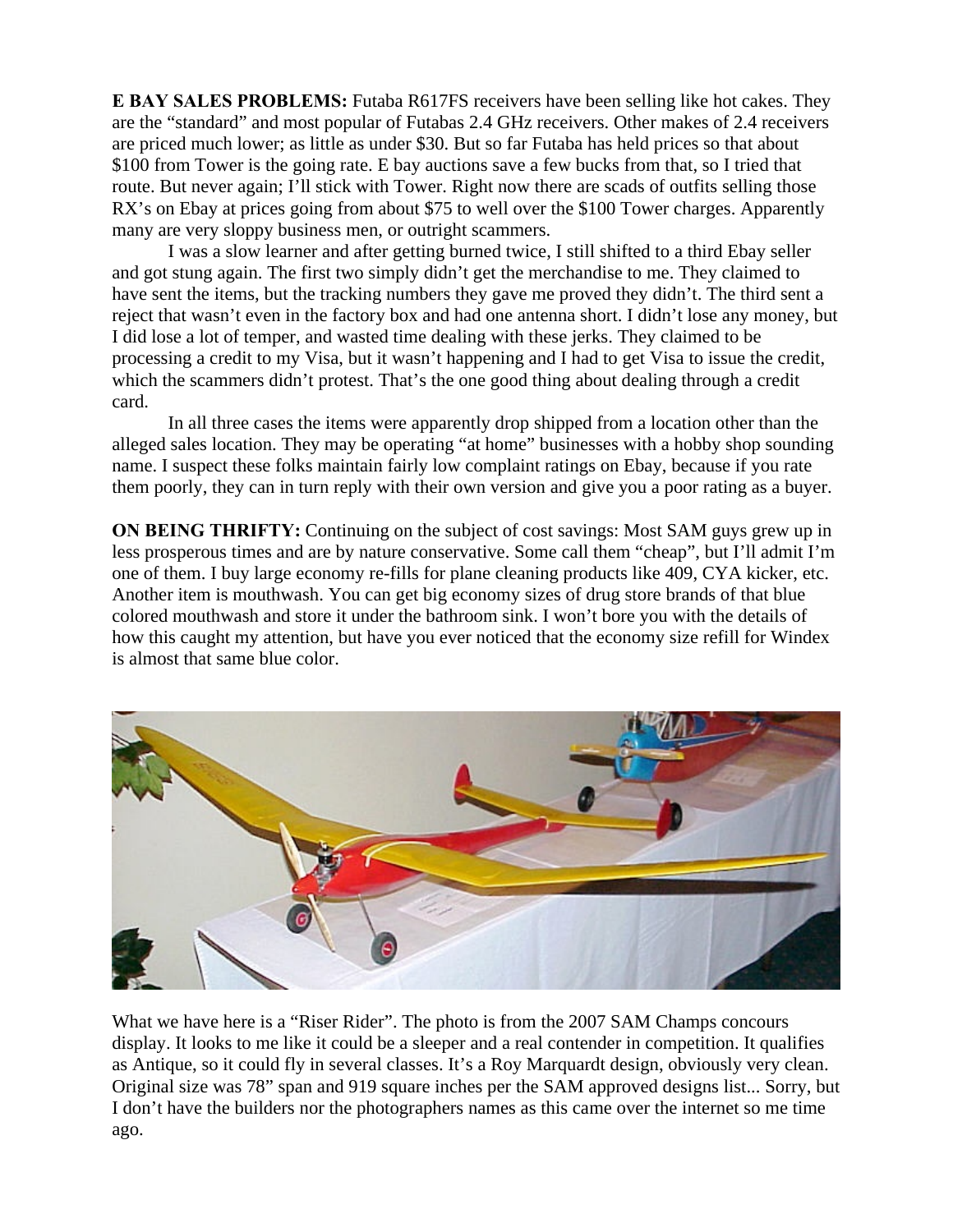*Italics are PRELIMINARY Dates.Subject to Change!*

**2010 SAM WEST COAST Event Schedule** *Revised 12 Dec, 2009 - Steve* **APR 10** 12 **Sat NCFFC Sierra Champs FF/RC Wegaell fld** APR 17 18 *.* APR 24 25 **MAY 1 2 NCFFC Nor Cal**.**FF only Wageall fld.** MAY 8 9 **Sunday 5/09 (Mother's Day)** MAY 15 16 *MAY 22 23 SAM 21 RANCH ROMP Schmidt Ranch* MAY 29 30 **Monday 5/31 Memorial Day weekend JUNE 5** *6* **Sat NCFFC Western States Champs FF/RC Wageall fld***.* JUNE 12 13 JUNE 19 **20 Sunday 6/20 (Father's Day)** JUNE 26 27 JULY 3 **4 SUN 7/4 Independence Day** JULY 10 11 JULY 17 18 *JULY 24 25 SAM 30 Annual - Schmidt Ranch JULY 31 Aug 1 AUG 1 3 AUG 8 9 AUG 15 16 Saturday 8/15 SAM 74 Collecto, Middletown, CA AUG 22 23 Harry Leacock 707-994-8862* AUG 29 30 SEPT 4 5 **Monday 9/6 Labor Day SEPT 11 12 Sept 13th-17th SAM CHAMPS at Muncie, In.** *SEPT 18 19 \ Sun 9/12 NCFFC SGMA Combo FF/RC Wageall fld SEPT 25 26 OCT 2 3* **1-3 SAM 27 CRASH & BASH Schmidt Ranch** *OCT 9 10 OCT 16 17 SAM 21 S400 & !/2A TEXACO contest.DWARFs* **OCT 23 24** *SAM 26 JOHN POND COMMEMORATIVE Taft, Ca OCT 30* **31** *Sat SGMA Sweeper FF/RC Wageall fld. NOV 6 8 NOV 13 15 SAM 21 Collecto Nordahl Hall, Saratoge, Ca* NOV 20 22 NOV 27 29 **Thursday 11/25 Thanksgiving Day** DEC 4 5 DEC 11 12 DEC 18 19 DEC **25** 26 **Thursday 12/25 Christmas Day**

The above is an abbreviated version of Steve Roselles West coast contest schedule. I removed the events that have already transpired earlier in the year.

**LIFE WAS SIMPLER IN 1933.** American airlines tickets could be bought at the post office, or at Western Union. And I'll bet you spent less time researching because everybody paid the same price for a ticket.

**FROM THE INTERNET:** You only need two tools – WD 40 and duct tape. If it doesn't move and should, use WD 40. If it moves and shouldn't, use duct tape.

The above is good for a chuckle, but it's actually bum advice on both counts. Duct tape has very poor adhesive qualities over a very short term. Don't use it for packaging tape, as it'll fall off before the box gets there. And it's no good for heater ducts or outside in the sun. It doesn't last. And WD 40 loosens things initially but quickly turns to gum in locks, clocks, etc,